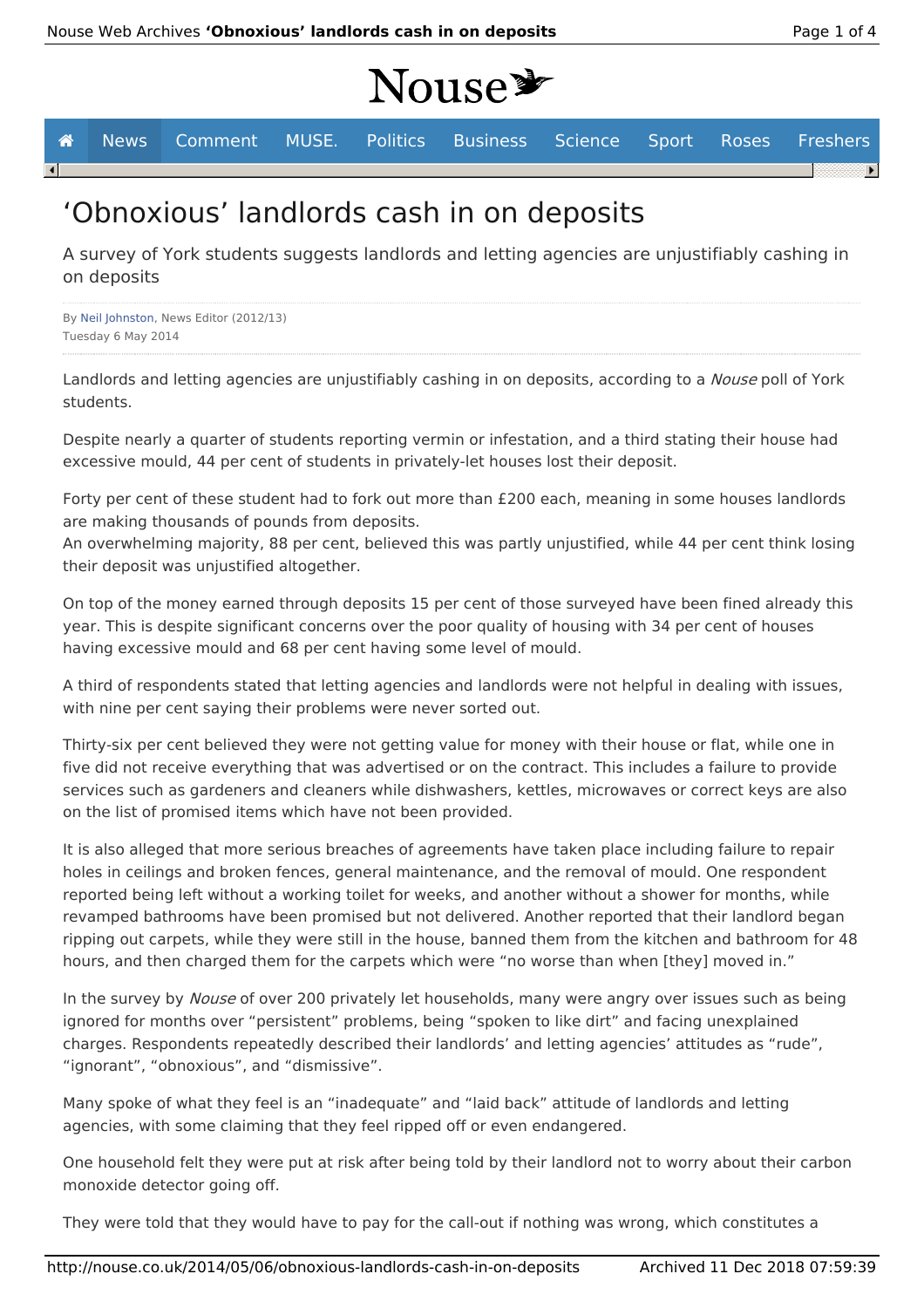breach of contract, but called an engineer anyway. It was then found that there was a carbon monoxide leak. Their landlord then allegedly went into a "a panic" and told them not to call gas services.

Jamie Chatfield, a Sociology student, said they were forced into signing a new contract early by his letting agency: "We were churned. We felt like we didn't have a choice to do anything but sign a new contract, regardless of the fee involved, in order to secure an enjoyable final year at uni in a house we love."

Another student who responded to the Nouse survey said: "We were left without heating for two weeks due to the completely incompetent maintenance manager who ignored our calls and emails. When we finally went into the office to speak to them we were spoken to like dirt. We're appalled by the landlord and their extreme lack of customer service."

Tom Morgan, a third year Politics student, complained that he was 'lied' to by his letting agency for over six months who claimed that there was no way to get his bike out of the shed and was ignored when asking about an extractor fan.

Another student told Nouse that their house was not informed of an extension that was going to be built: "My housemate lost all natural light which used to go into her room. A different set of builders seemed to turn up at the house every week, playing loud music alongside the building which would sometimes begin at 8am on a Saturday morning."

Twenty-three per cent of respondents had experienced vermin in their house, including rats, woodlice, ants, mice, and fly infestations. One household with bedbugs told their landlady who "refused to call pest control and instead bought the chemicals herself and of course used them wrongly – which meant [their] friend was then ill from the chemicals and still had bedbugs!"

George Offer, YUSU Welfare Officer, commented on the findings: "These sorts of questions about value, about quality and about helpfulness of agents are the reason I've pursued the quality of off-campus accommodation really hard this year, pushing for firm commitments to improvement and working on a number of important projects. We're now in a place where the Council is running a good accreditation service we know we can trust, with high standards and reliable quality assurance.

"I want to remind all students that if you've signed an AST your deposit must be protected, as a requirement of the Housing Act, by a deposit protection service offering a dispute resolution service.

"If you disagree with your landlord on the amount of deposit to be returned, you can use this service free of charge. If you need any advice or information about housing agreements, the University's welfare advisers will be really happy to help."



### 6 comments

Ian Thorpe (I think)

Whistles of York are awful

6 May '14 at 11:33 am



#### Charles

6 May '14 at 11:43 am

Any landlord who tells their tenants not to worry about a carbon monoxide alarm is moronic. Is he trying to get people killed? I would rather pay for an engineer to come out and find nothing wrong than have 4 or 5 people succumb to carbon monoxide poisoning. The alarm's there for a reason!

**A** Report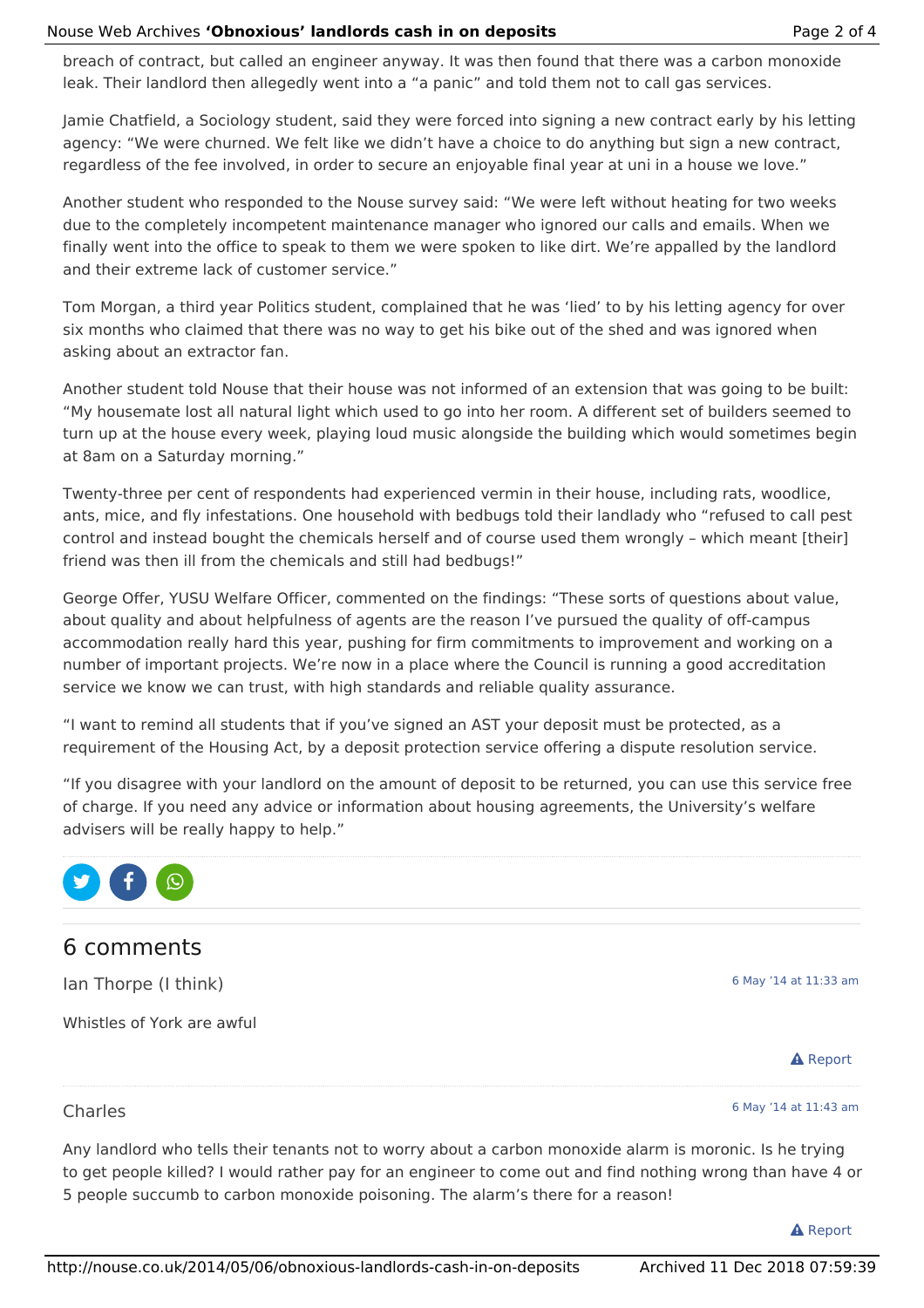**A** Report

| Mr Tang Hall                                                                                                                                | 6 May '14 at 10:34 pm |
|---------------------------------------------------------------------------------------------------------------------------------------------|-----------------------|
| AP York are a fucking disgrace.                                                                                                             |                       |
|                                                                                                                                             | <b>A</b> Report       |
| awful experience                                                                                                                            | 8 May '14 at 1:41 am  |
| Sinclair, while enjoying a better reputation amongst most students, have been terrible with regards to our<br>house and handling complaints |                       |
|                                                                                                                                             | <b>A</b> Report       |
| <b>Henry George</b>                                                                                                                         | 11 May '14 at 8:42 pm |
|                                                                                                                                             |                       |
| Adam Bennett is criminal (literally).                                                                                                       |                       |
|                                                                                                                                             | <b>A</b> Report       |

Usual quality analysis from Nouse? I sent out a survey about the NHS to 100 students. Of the ten that replied, four believed that there should be local provision of services and that the NHS should have access to the latest technology. From this I conclude that 40% of students believe there should be a doctors' surgery of each street corner with all the latest equipment.

| Most Read | Discussed                                                               |
|-----------|-------------------------------------------------------------------------|
|           | 1. What is the difference between tax evasion and tax avoidance?        |
|           | 2. Penalty for submitting work up to an hour late halved                |
|           | 3. Study reveals spending habits of students                            |
|           | 4. Academic censorship at Reading University                            |
|           | 5. Massive power cut hits homes and train station                       |
|           | 6. YUSU to hold referendum on policy of supporting second EU referendum |
|           |                                                                         |

#### Write for Nouse News

Get in touch with the editors

Join the Facebook group

#### More in News

Penalty for submitting work up to an hour late halved

Massive power cut hits homes and train station

YUSU to hold referendum on policy of supporting second EU referendum

A Viking Theatre for York